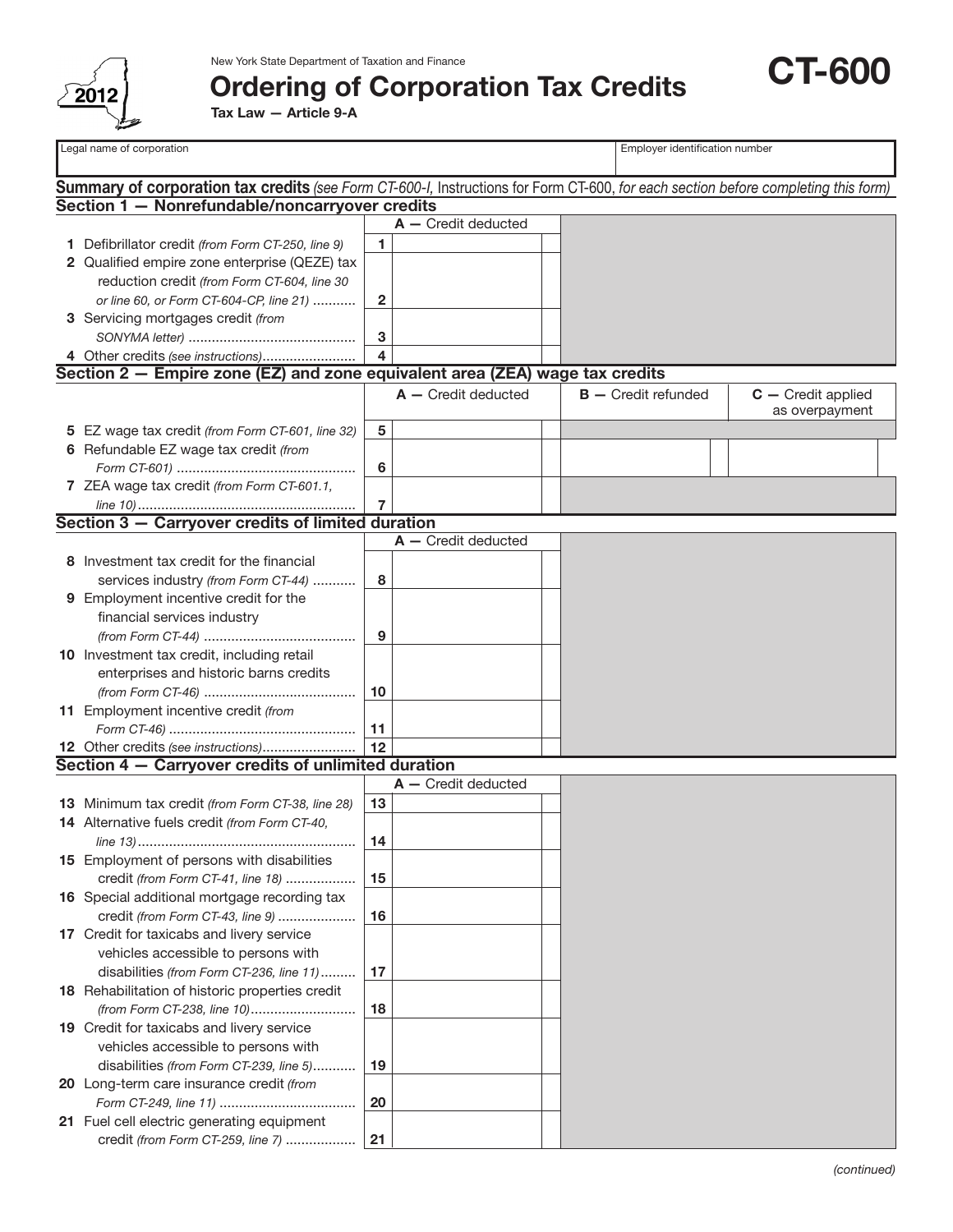## Page 2 of 3 **CT-600** (2012)

| Section 4 - Carryover credits of unlimited duration (continued) |    |                       |                       |                      |
|-----------------------------------------------------------------|----|-----------------------|-----------------------|----------------------|
|                                                                 |    | $A -$ Credit deducted |                       |                      |
|                                                                 |    |                       |                       |                      |
| 22 EZ capital tax credit (from Form CT-602,                     |    |                       |                       |                      |
|                                                                 | 22 |                       |                       |                      |
| 23 EZ investment tax credit (from Form CT-603,                  |    |                       |                       |                      |
|                                                                 | 23 |                       |                       |                      |
| 24 EZ employment incentive credit (from                         |    |                       |                       |                      |
| Form CT-603, line 15, column A)                                 | 24 |                       |                       |                      |
| 25 EZ investment tax credit for the financial                   |    |                       |                       |                      |
| services industry (from Form CT-605)                            | 25 |                       |                       |                      |
| 26 EZ employment incentive credit for the                       |    |                       |                       |                      |
| financial services industry (from Form CT-605) 26               |    |                       |                       |                      |
| 27 QETC capital tax credit (from Form DTF-622,                  |    |                       |                       |                      |
|                                                                 | 27 |                       |                       |                      |
| 28 Low-income housing credit (from                              |    |                       |                       |                      |
|                                                                 | 28 |                       |                       |                      |
| 29 Green building credit (from Form DTF-630,                    |    |                       |                       |                      |
|                                                                 | 29 |                       |                       |                      |
| 30 Other credits (see instructions)                             | 30 |                       |                       |                      |
| Section 5 - Refundable credits                                  |    |                       |                       |                      |
|                                                                 |    | $A -$ Credit deducted | $B -$ Credit refunded | $C -$ Credit applied |
|                                                                 |    |                       |                       | as overpayment       |
| 31 Special additional mortgage recording tax                    |    |                       |                       |                      |
| credit for residential mortgages only                           |    |                       |                       |                      |
|                                                                 | 31 |                       |                       |                      |
| 32 Investment tax credit for the financial                      |    |                       |                       |                      |
| services industry for certain qualified                         |    |                       |                       |                      |
| businesses only (from Form CT-44)                               | 32 |                       |                       |                      |
| 33 Investment tax credit, including retail                      |    |                       |                       |                      |
| enterprises and historic barns credits for                      |    |                       |                       |                      |
| new businesses only (from Form CT-46)                           | 33 |                       |                       |                      |
| 34 Farmers' school tax credit (from Form CT-47)                 | 34 |                       |                       |                      |
| 35 Clean heating fuel credit (from Form CT-241)                 | 35 |                       |                       |                      |
| 36 Conservation easement tax credit (from                       |    |                       |                       |                      |
|                                                                 | 36 |                       |                       |                      |
| 37 Biofuel production credit (from Form CT-243)                 | 37 |                       |                       |                      |
| 38 Empire State commercial production credit                    |    |                       |                       |                      |
|                                                                 | 38 |                       |                       |                      |
| 39 Empire State film production credit                          |    |                       |                       |                      |
|                                                                 | 39 |                       |                       |                      |
| 40 Empire State film post-production credit                     |    |                       |                       |                      |
|                                                                 | 40 |                       |                       |                      |
| 41 EZ investment tax credit for qualified or new                |    |                       |                       |                      |
| businesses only (from Form CT-603)                              | 41 |                       |                       |                      |
| 42 EZ employment incentive credit for certain                   |    |                       |                       |                      |
| qualified businesses only (from                                 |    |                       |                       |                      |
|                                                                 | 42 |                       |                       |                      |
| 43 QEZE credit for real property taxes (from                    |    |                       |                       |                      |
| Form CT-604-CP or Form CT-606)                                  | 43 |                       |                       |                      |
| 44 EZ investment tax credit for the financial                   |    |                       |                       |                      |
| services industry for certain qualified                         |    |                       |                       |                      |
| businesses only (from Form CT-605)                              | 44 |                       |                       |                      |
| 45 EZ employment incentive credit for the                       |    |                       |                       |                      |
| financial services industry for certain                         |    |                       |                       |                      |
| qualified businesses only (from                                 |    |                       |                       |                      |
|                                                                 | 45 |                       |                       |                      |